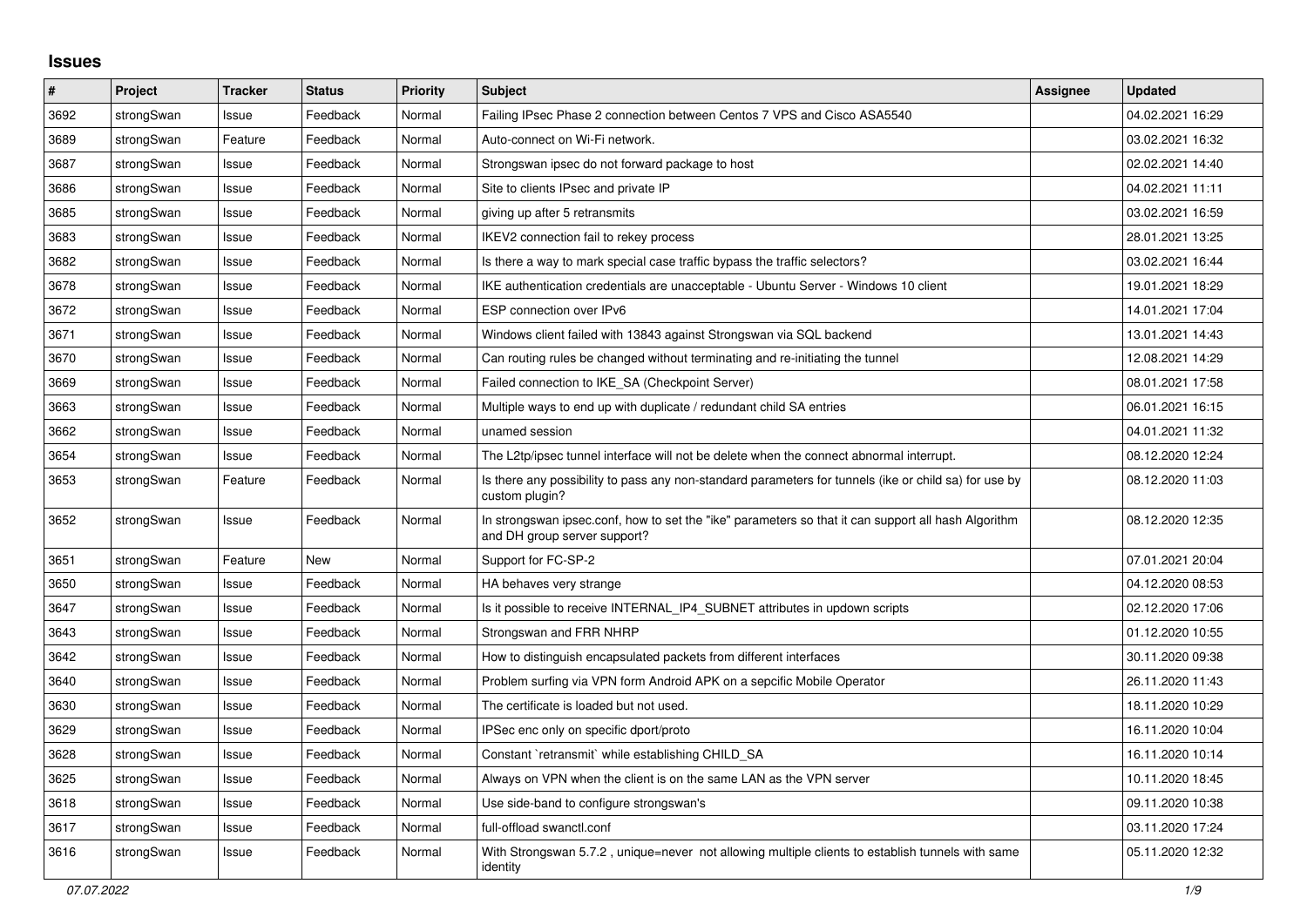| $\pmb{\#}$ | Project    | <b>Tracker</b> | <b>Status</b> | <b>Priority</b> | <b>Subject</b>                                                                              | Assignee | <b>Updated</b>   |
|------------|------------|----------------|---------------|-----------------|---------------------------------------------------------------------------------------------|----------|------------------|
| 3614       | strongSwan | Issue          | Feedback      | Normal          | Certificate renewal for about to expire certificates                                        |          | 30.10.2020 13:30 |
| 3613       | strongSwan | Issue          | Feedback      | Low             | Load-test jobs scheduled after tunnels are terminated                                       |          | 28.10.2020 12:06 |
| 3611       | strongSwan | Issue          | Feedback      | Normal          | Unable to Send Traffic Using NAT on EC2 Instance                                            |          | 27.10.2020 16:35 |
| 3610       | strongSwan | Issue          | Feedback      | Normal          | farp plugin conflicts with DHCP service                                                     |          | 26.10.2020 18:06 |
| 3609       | strongSwan | Issue          | Feedback      | Normal          | Potential DNS server IP address conflicts                                                   |          | 26.10.2020 11:12 |
| 3607       | strongSwan | Issue          | Feedback      | Normal          | statusall option reports transport established two or three times per IP at start-up        |          | 27.10.2020 16:48 |
| 3604       | strongSwan | Issue          | Feedback      | Normal          | Email Notification on down status                                                           |          | 21.10.2020 10:54 |
| 3603       | strongSwan | Issue          | Feedback      | Normal          | dns issue in config mode                                                                    |          | 20.10.2020 11:50 |
| 3598       | strongSwan | Issue          | Feedback      | Normal          | swanctl on Windows: Support aborting execution                                              |          | 19.10.2020 15:01 |
| 3597       | strongSwan | Issue          | Feedback      | Normal          | IPSec Client on CentOS 8 - Can't connect using ShrewSoft VPN config file                    |          | 21.10.2020 16:38 |
| 3596       | strongSwan | Issue          | Feedback      | Normal          | no issuer certificate found for                                                             |          | 21.10.2020 03:27 |
| 3593       | strongSwan | Issue          | Feedback      | Normal          | Need variable tracking make_before_break state into updown scripts                          |          | 13.10.2020 09:59 |
| 3592       | strongSwan | Issue          | Feedback      | Normal          | Tunnel reported as established but log show "found encrypted payload, but no transform set" |          | 20.10.2020 10:37 |
| 3588       | strongSwan | lssue          | Feedback      | Normal          | VPN setup over 4G                                                                           |          | 08.10.2020 14:13 |
| 3580       | strongSwan | Issue          | Feedback      | Normal          | encapsulation and packets not routing into tunnel problems                                  |          | 02.10.2020 10:03 |
| 3578       | strongSwan | Issue          | Feedback      | Normal          | ipsec connection to FortiClient VPN                                                         |          | 28.09.2020 15:08 |
| 3577       | strongSwan | Issue          | Feedback      | Normal          | StrongSwan Connection adding and deleting over network.                                     |          | 28.09.2020 15:13 |
| 3576       | strongSwan | Issue          | Feedback      | Normal          | strongswan on openwrt virtual ip inside ipsec tunnel                                        |          | 25.09.2020 17:01 |
| 3575       | strongSwan | Issue          | Feedback      | Normal          | Tunnel of IPv6 Over IPv4 not accespting Jumbo Packets                                       |          | 23.09.2020 16:44 |
| 3573       | strongSwan | Issue          | Feedback      | Normal          | ike2 and transit traffic                                                                    |          | 05.10.2020 10:55 |
| 3568       | strongSwan | Issue          | Feedback      | Normal          | vpn connection is unstable                                                                  |          | 23.09.2020 16:28 |
| 3566       | strongSwan | Issue          | Feedback      | Normal          | Number of simultaneous connections limited to 1000 in a cluster                             |          | 18.09.2020 09:46 |
| 3565       | strongSwan | Issue          | Feedback      | Normal          | Filtering out logs or plugin in to do so                                                    |          | 16.09.2020 11:45 |
| 3564       | strongSwan | Issue          | Feedback      | Normal          | Out of order packets are generated if strong swan is running on multiple cores              |          | 16.09.2020 10:01 |
| 3561       | strongSwan | Issue          | Feedback      | Normal          | Azure P2S VPN Linux connection error                                                        |          | 15.09.2020 12:22 |
| 3558       | strongSwan | Issue          | Feedback      | Normal          | deleting half open IKE_SA with x.x.x.x after timeout with iOS device                        |          | 05.09.2020 21:23 |
| 3552       | strongSwan | Issue          | Feedback      | Normal          | Internet disconnects after once VPN is established                                          |          | 30.08.2020 05:35 |
| 3545       | strongSwan | Issue          | New           | Normal          | Configuration model for multiple-VRF tunnel endpoints                                       |          | 18.08.2020 13:50 |
| 3537       | strongSwan | Issue          | Feedback      | Normal          | IPv6 Packets are not transferred from server to client through IPSec using RPC protocol     |          | 01.09.2020 12:50 |
| 3536       | strongSwan | Issue          | Feedback      | Normal          | When Create multiple tunnels restart ipsec service will establish fail.                     |          | 03.09.2020 13:58 |
| 3534       | strongSwan | Issue          | New           | Urgent          | use of strongswan, ipvlan L2 and kernel ipsec                                               |          | 04.08.2020 20:59 |
| 3524       | strongSwan | Issue          | New           | Urgent          | Routing public IP addresses thru the VPN tunnel (Peer is Cisco ISR)                         |          | 24.07.2020 03:15 |
| 3516       | strongSwan | Issue          | Feedback      | Normal          | Close IKE_SA after expiry without rekey/reauth                                              |          | 20.07.2020 19:32 |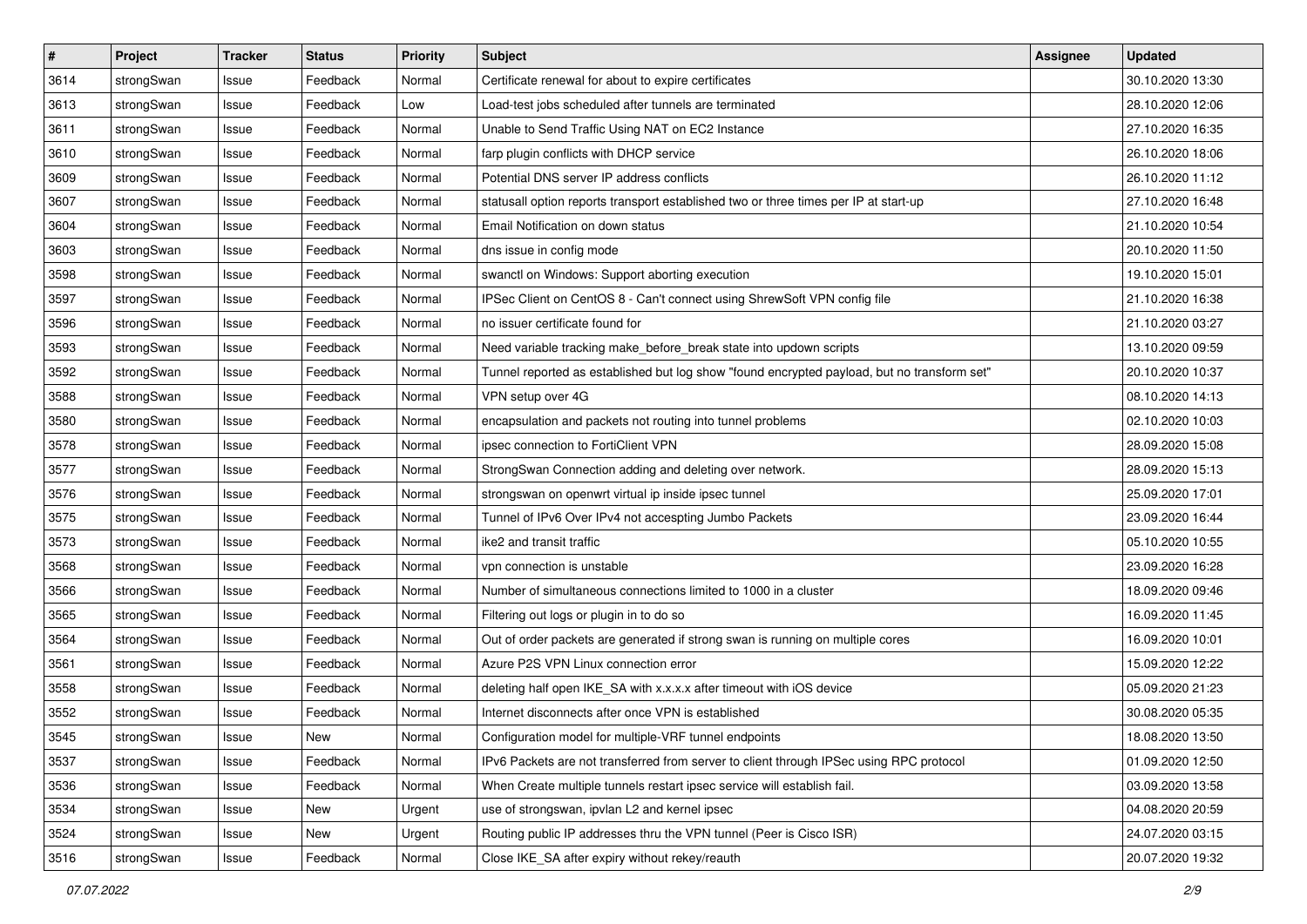| $\pmb{\#}$ | Project    | <b>Tracker</b> | <b>Status</b> | <b>Priority</b> | <b>Subject</b>                                                                                          | <b>Assignee</b> | <b>Updated</b>   |
|------------|------------|----------------|---------------|-----------------|---------------------------------------------------------------------------------------------------------|-----------------|------------------|
| 3500       | strongSwan | Issue          | Feedback      | Normal          | swanctl --list-cert not listing all certs                                                               |                 | 29.06.2020 15:25 |
| 3499       | strongSwan | Issue          | Feedback      | Normal          | ISAKMP Signature hash algorithm / EAP-TLS Authentification                                              |                 | 30.06.2020 10:40 |
| 3498       | strongSwan | Issue          | Feedback      | Normal          | FreeBSD + dhcp+farp plugin                                                                              |                 | 22.01.2021 10:44 |
| 3496       | strongSwan | Issue          | Feedback      | Normal          | Route-based VPN - transport mode                                                                        |                 | 11.02.2021 09:55 |
| 3490       | strongSwan | Issue          | Feedback      | Normal          | Selecting incorrect auth mode for IKEv1                                                                 |                 | 21.07.2020 21:26 |
| 3457       | strongSwan | Feature        | New           | Low             | user-friendly pkcs11 certificate selection                                                              |                 | 22.05.2020 12:52 |
| 3456       | strongSwan | Feature        | New           | Low             | move to github/gitlab                                                                                   |                 | 22.05.2020 12:27 |
| 3442       | strongSwan | Issue          | Feedback      | Normal          | Apply policy based on network interface in transport mode                                               |                 | 13.05.2020 10:53 |
| 3441       | strongSwan | Feature        | New           | Normal          | [Android] Lock modification of VPN configurations on work devices                                       |                 | 11.05.2020 10:00 |
| 3422       | strongSwan | Feature        | Feedback      | Normal          | Allow multiple local.id to be specified in a single connection?                                         |                 | 23.04.2020 13:19 |
| 3403       | strongSwan | Issue          | Feedback      | Normal          | IKEv2 natd false detection                                                                              |                 | 09.04.2020 14:19 |
| 3400       | strongSwan | Issue          | Feedback      | Normal          | Windows 10 IKEv2 rekeying fails                                                                         |                 | 16.04.2020 17:08 |
| 3398       | strongSwan | Feature        | New           | Normal          | Android client - allow configuring eap_id with EAP-TLS                                                  |                 | 06.04.2020 23:19 |
| 3392       | strongSwan | Issue          | Feedback      | Normal          | mark=%unique and no Internet-connection with VPN                                                        |                 | 31.07.2020 15:26 |
| 3389       | strongSwan | Issue          | Feedback      | Normal          | Child SAs not getting created after rekeying                                                            |                 | 30.03.2020 15:45 |
| 3377       | strongSwan | Issue          | Feedback      | Normal          | Interface ID not configured during HA synchronization                                                   |                 | 18.03.2020 10:15 |
| 3366       | strongSwan | Issue          | Feedback      | Normal          | Uninstall "any" trap policy if start_action=trap with virtual IPs is used                               |                 | 13.03.2020 14:57 |
| 3342       | strongSwan | Issue          | Feedback      | Normal          | Certain fields in Storngswan on Firestick4K are not editable                                            |                 | 20.02.2020 09:36 |
| 3326       | strongSwan | Issue          | New           | Normal          | update custom routing table (table 220 by default) with new routes if new networks and routes<br>appear |                 | 10.02.2020 12:01 |
| 3307       | strongSwan | Issue          | Feedback      | Normal          | Probable non compliance with RFC 7296 wrt traffic selector narrowing?                                   |                 | 14.01.2020 16:19 |
| 3304       | strongSwan | Issue          | Feedback      | Normal          | Found unsupported critical X.509 extension: X509v3 Name Constraints                                     |                 | 13.01.2020 14:50 |
| 3298       | strongSwan | Issue          | <b>New</b>    | Normal          | strategies to improve strongswan performance per single SA                                              |                 | 23.12.2019 14:05 |
| 3285       | strongSwan | Bug            | Feedback      | Normal          | Virtual IPs on FreeBSD cannot set IPv6 addresses                                                        |                 | 02.11.2021 11:04 |
| 3282       | strongSwan | Issue          | Feedback      | Normal          | Android VPN client keeps retrying in airplane mode                                                      |                 | 29.11.2019 16:06 |
| 3276       | strongSwan | Feature        | Feedback      | Low             | N1_MODE_CAPABILITY                                                                                      |                 | 21.11.2019 16:49 |
| 3268       | strongSwan | Issue          | Feedback      | Normal          | Traffic disruption -- policy-based VPN to AWS VPN service                                               |                 | 15.11.2019 16:53 |
| 3254       | strongSwan | Issue          | Feedback      | Normal          | Log level in android level                                                                              |                 | 08.11.2019 08:36 |
| 3244       | strongSwan | Feature        | New           | Low             | eap-peap on android                                                                                     |                 | 04.11.2019 10:17 |
| 3162       | strongSwan | Feature        | Feedback      | Normal          | Strongswan Android support for default DNS suffixes (UNITY_DEF_DOMAIN flag)                             |                 | 29.08.2019 10:29 |
| 3159       | strongSwan | Issue          | New           | High            | backup ipsec tunnels                                                                                    |                 | 26.08.2019 14:28 |
| 3154       | strongSwan | Issue          | Feedback      | Normal          | signature validation failed only with sha2                                                              |                 | 20.08.2019 11:51 |
| 3151       | strongSwan | Issue          | Feedback      | Normal          | Forecast stops forwarding multicast                                                                     |                 | 26.08.2019 14:06 |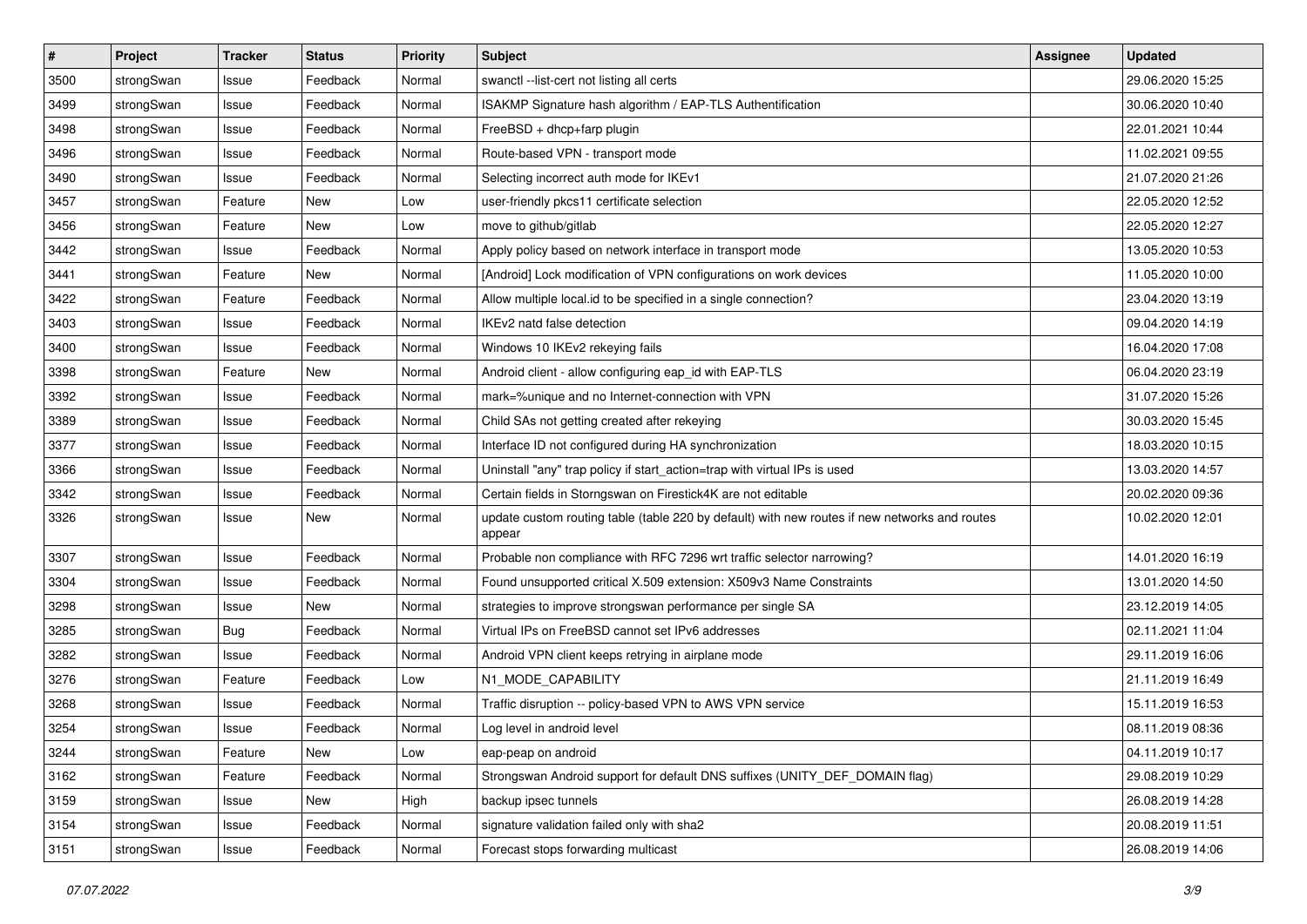| $\pmb{\#}$ | Project    | <b>Tracker</b> | <b>Status</b> | <b>Priority</b> | <b>Subject</b>                                                                                              | <b>Assignee</b> | <b>Updated</b>   |
|------------|------------|----------------|---------------|-----------------|-------------------------------------------------------------------------------------------------------------|-----------------|------------------|
| 3135       | strongSwan | Feature        | Feedback      | Normal          | Android client - settings for connection re-try                                                             |                 | 12.08.2019 16:32 |
| 3122       | strongSwan | Issue          | Feedback      | Normal          | Strongswan software iterupts                                                                                |                 | 18.07.2019 02:27 |
| 3104       | strongSwan | Feature        | Feedback      | Normal          | EAP-RADIUS: binding address feature for routers with multiple interfaces connected to LAN.                  |                 | 17.06.2021 02:26 |
| 3097       | strongSwan | Issue          | Feedback      | Normal          | charon restart behaviour                                                                                    |                 | 24.06.2019 16:09 |
| 3075       | strongSwan | Feature        | New           | Normal          | <b>IPsec Labelling</b>                                                                                      |                 | 29.05.2019 17:09 |
| 3072       | strongSwan | Issue          | Feedback      | Normal          | Windows 10: setting WFP SA SPI fails with error 0x80320014                                                  |                 | 29.05.2019 14:34 |
| 3041       | strongSwan | Issue          | Feedback      | Low             | fail2ban or equivalent                                                                                      |                 | 06.05.2019 09:07 |
| 2972       | strongSwan | Feature        | Feedback      | Normal          | how to add X509v3 Key Usage: Key Encipherment                                                               |                 | 13.03.2019 13:59 |
| 2966       | strongSwan | Issue          | Feedback      | Normal          | Problems with large amount of subnets in leftsubnet configuration                                           |                 | 02.04.2019 10:35 |
| 2964       | strongSwan | Issue          | Feedback      | Normal          | Route to IKE Gateway Fails to Update Under Particular Configuration                                         |                 | 13.03.2019 10:38 |
| 2958       | strongSwan | Issue          | Feedback      | Normal          | Trap policies with unspecified remote IP covering multiple specific ports constantly produce new<br>IKE_SAs |                 | 11.03.2019 15:03 |
| 2870       | strongSwan | Issue          | Feedback      | Normal          | DNS resolution outside of tunnel if DNS server is in remote TS                                              |                 | 22.01.2019 11:06 |
| 2854       | strongSwan | Feature        | <b>New</b>    | Low             | Srongswan doesn't sending RADIUS Accounting-On/Off on start up / shutdown                                   |                 | 10.12.2018 10:19 |
| 2835       | strongSwan | Issue          | Feedback      | Normal          | Rekeyed SA can't be deleted in standby node                                                                 |                 | 19.12.2018 02:52 |
| 2823       | strongSwan | Feature        | Feedback      | Low             | Implementing VPN peer failover                                                                              |                 | 16.11.2018 10:25 |
| 2816       | strongSwan | Issue          | Feedback      | Normal          | order of DNS entries is reversed in /etc/resolv.conf                                                        |                 | 06.11.2018 10:41 |
| 2814       | strongSwan | Feature        | Feedback      | Normal          | Force Keepalive Packets if There is no NAT                                                                  |                 | 29.10.2018 15:47 |
| 2793       | strongSwan | Feature        | Feedback      | Normal          | Remote identity with certificate                                                                            |                 | 15.10.2018 10:20 |
| 2750       | strongSwan | Issue          | Feedback      | Normal          | setting WFP SA SPI failed: 0x80320035                                                                       |                 | 27.05.2019 11:59 |
| 2729       | strongSwan | Feature        | Feedback      | Normal          | Does Swanctl provide the same option as Ipsec with the rightID using a %?                                   |                 | 20.09.2018 17:37 |
| 2727       | strongSwan | Feature        | New           | Low             | single pair of selectors per CHILD_SA                                                                       |                 | 23.08.2018 12:08 |
| 2726       | strongSwan | Issue          | Feedback      | Normal          | Strongswan selects wrong source IP                                                                          |                 | 23.08.2018 13:38 |
| 2707       | strongSwan | Feature        | New           | Normal          | More attributes taken/translated from radius attributes                                                     |                 | 14.07.2018 15:21 |
| 2701       | strongSwan | Issue          | New           | Normal          | Low bandwidth when Iperfing data thorugh IPSEC tunnel                                                       |                 | 07.07.2020 13:38 |
| 2698       | strongSwan | Issue          | Feedback      | Low             | DSCP and kernel-libipsec                                                                                    |                 | 04.07.2018 15:01 |
| 2691       | strongSwan | Issue          | <b>New</b>    | Normal          | Strongswan and KSOFTIRQ cpu utilization                                                                     |                 | 26.06.2018 14:34 |
| 2682       | strongSwan | Issue          | New           | Normal          | IMV/IMC (re)Attestation                                                                                     |                 | 07.06.2018 21:25 |
| 2678       | strongSwan | Issue          | Feedback      | Normal          | Phase 1 issue                                                                                               |                 | 07.06.2018 20:06 |
| 2671       | strongSwan | Issue          | New           | Normal          | Passing user-supplied cerificate file names to charon-nm is problematic                                     |                 | 23.05.2018 21:27 |
| 2668       | strongSwan | Feature        | Feedback      | Normal          | UE shall include the DEVICE_IDENTITY Notify payload                                                         |                 | 22.05.2018 13:48 |
| 2621       | strongSwan | Issue          | Feedback      | Normal          | Android: VPN connection stops working, strongSwan shows Connected                                           |                 | 06.07.2018 13:06 |
| 2618       | strongSwan | Issue          | Feedback      | Normal          | Query regarding assignment of Tunnel IP                                                                     |                 | 09.04.2018 10:57 |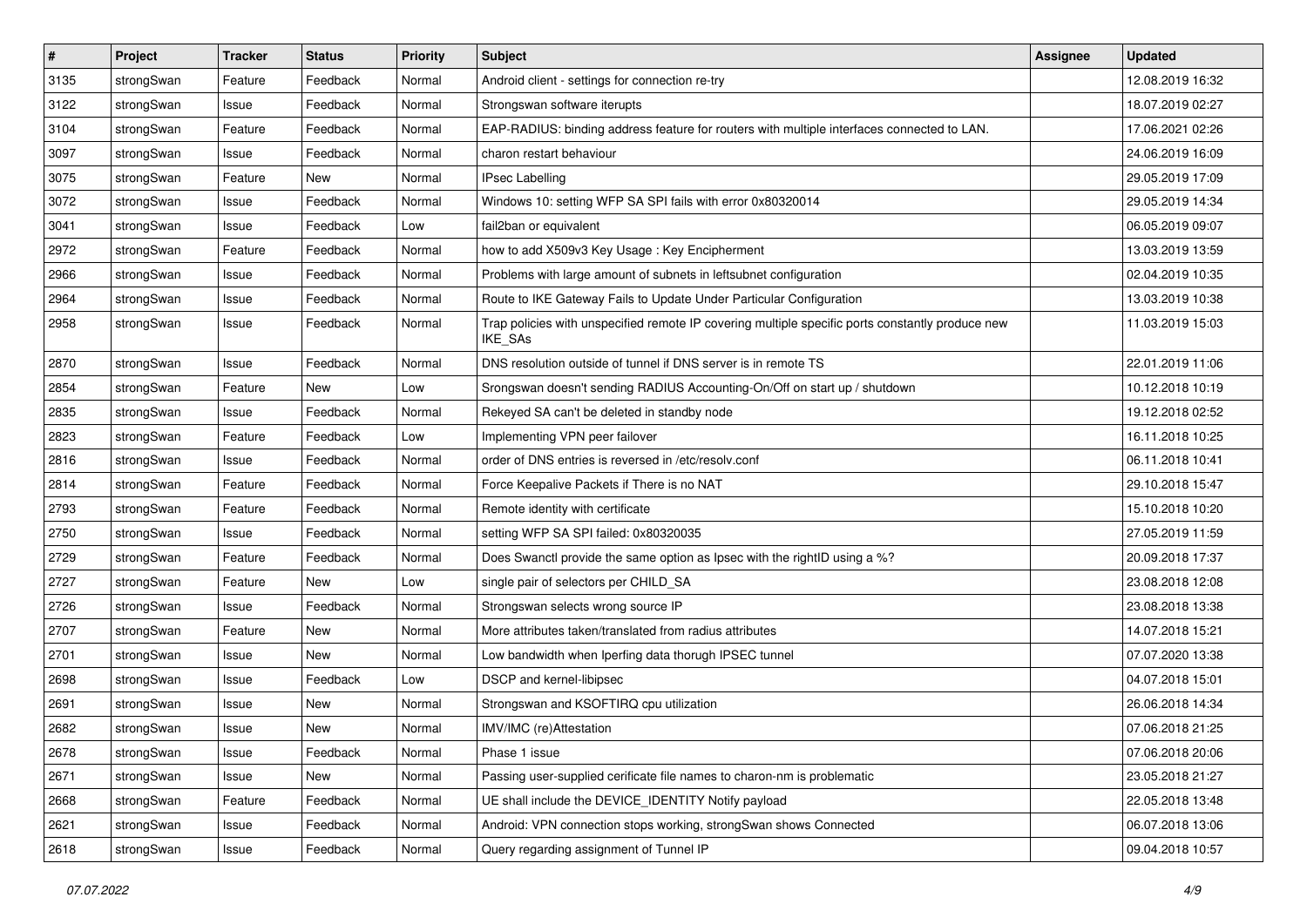| $\pmb{\#}$ | Project    | <b>Tracker</b> | <b>Status</b> | <b>Priority</b> | <b>Subject</b>                                                                                                                                          | <b>Assignee</b> | <b>Updated</b>   |
|------------|------------|----------------|---------------|-----------------|---------------------------------------------------------------------------------------------------------------------------------------------------------|-----------------|------------------|
| 2580       | strongSwan | Issue          | Feedback      | Normal          | [CFG] handling xx attribute failed in Android or Ubuntu, but works in macOS                                                                             |                 | 09.03.2018 17:49 |
| 2560       | strongSwan | Issue          | Feedback      | Normal          | Duplicate CA cert requests sent                                                                                                                         |                 | 28.02.2018 10:54 |
| 2495       | strongSwan | Feature        | Feedback      | Normal          | LibreSSL Plugin                                                                                                                                         |                 | 13.12.2017 09:29 |
| 2464       | strongSwan | Issue          | <b>New</b>    | Normal          | How to Loadbalance strongswan IPsec via NGINX?                                                                                                          |                 | 12.11.2017 19:16 |
| 2459       | strongSwan | Issue          | <b>New</b>    | High            | updown script deleted firewall rules at down-client in make-before-break responder side                                                                 |                 | 05.11.2017 19:13 |
| 2446       | strongSwan | Issue          | Feedback      | Normal          | Traffic loss during IKE reauth despite make-before-break enabled                                                                                        |                 | 27.11.2017 17:12 |
| 2432       | strongSwan | Issue          | New           | Normal          | PLUTO ME can be different for up-client and down-client                                                                                                 |                 | 21.09.2017 11:57 |
| 2411       | strongSwan | Issue          | Feedback      | Normal          | VPN server name resolution is done via overlay DNS server upon IKE disconnect                                                                           |                 | 22.08.2017 10:42 |
| 2409       | strongSwan | Feature        | Feedback      | Low             | Android client status details                                                                                                                           |                 | 18.08.2017 13:23 |
| 2400       | strongSwan | Issue          | Feedback      | Normal          | Is DPD supposed to detect dead tunnel, or dead IKE instance                                                                                             |                 | 11.01.2019 22:53 |
| 2394       | strongSwan | Issue          | Feedback      | Normal          | IP is not assigned after re-authentication                                                                                                              |                 | 04.08.2017 19:03 |
| 2361       | strongSwan | Feature        | New           | Normal          | Import .sswan files from NetworkManager                                                                                                                 |                 | 12.06.2017 15:25 |
| 2357       | strongSwan | Issue          | Feedback      | Normal          | How to initiate IPsec SA Transport Mode without IKE?                                                                                                    |                 | 18.01.2021 18:36 |
| 2319       | strongSwan | Issue          | Feedback      | Normal          | gives up trying to bring up connection after DNS SERVFAIL                                                                                               |                 | 08.05.2017 15:41 |
| 2307       | strongSwan | Feature        | Feedback      | Normal          | Permit installation of trap policy for CHILD_SA configurations with unset local_addrs                                                                   |                 | 26.04.2017 15:04 |
| 2273       | strongSwan | Bug            | Feedback      | Normal          | Unable to install strongswan client helper on OSX El Capitan                                                                                            |                 | 10.03.2017 15:34 |
| 2260       | strongSwan | Issue          | New           | Normal          | Number of CHILD_SA for a single connection grows over time                                                                                              |                 | 28.02.2017 13:46 |
| 2203       | strongSwan | Issue          | Feedback      | Normal          | Protecting symetric traffic using high availability in gateway to gateway setup (both active)                                                           |                 | 15.02.2017 14:20 |
| 2202       | strongSwan | Feature        | Feedback      | Normal          | Radius NAS IP to be specified                                                                                                                           |                 | 18.01.2017 17:58 |
| 2185       | strongSwan | Feature        | Feedback      | Normal          | INTERNAL IP4 SUBNET Attribute Support in Android Client                                                                                                 |                 | 10.12.2016 01:14 |
| 2184       | strongSwan | Issue          | Feedback      | Normal          | configuration with multiple RSA keys                                                                                                                    |                 | 14.12.2016 13:09 |
| 2178       | strongSwan | Issue          | New           | Normal          | ha and updown                                                                                                                                           |                 | 01.12.2016 13:53 |
| 2165       | strongSwan | Feature        | Feedback      | Normal          | missing LIBRESSL_VERSION_NUMBER support                                                                                                                 |                 | 03.11.2016 09:23 |
| 2160       | strongSwan | Issue          | Feedback      | Normal          | support for opportunistic encryption                                                                                                                    |                 | 06.05.2020 10:32 |
| 2112       | strongSwan | Issue          | New           | Normal          | Broadcast packets are not relayed from Lan to Vpn clilent                                                                                               |                 | 14.09.2016 14:18 |
| 2110       | strongSwan | Issue          | Feedback      | Normal          | Remote Identity (IDr) in IKE AUTH Response is sent as hex-encoded binary value instead of text<br>when setting leftid to type KEY_ID (leftid=@#xxxxxxx) |                 | 13.09.2016 21:42 |
| 2095       | strongSwan | Feature        | Feedback      | Normal          | Support liveness check in Strongswan                                                                                                                    |                 | 31.05.2017 00:56 |
| 2077       | strongSwan | Issue          | Feedback      | Normal          | Grace period before reassigning offline IP lease                                                                                                        |                 | 06.10.2017 10:44 |
| 1559       | strongSwan | Feature        | Feedback      | Normal          | Expose received XAUTH/EAP username/password prompts via VICI, send secrets via VICI on<br>prompt                                                        |                 | 09.05.2017 16:28 |
| 1506       | strongSwan | Feature        | Feedback      | Normal          | Enhance DoS protection to deny users that failed Authentication                                                                                         |                 | 17.06.2016 14:31 |
| 1482       | strongSwan | Feature        | Feedback      | Normal          | Allow changing init_limit_half_open etc. at runtime by reloading strongswan.conf                                                                        |                 | 26.05.2016 14:49 |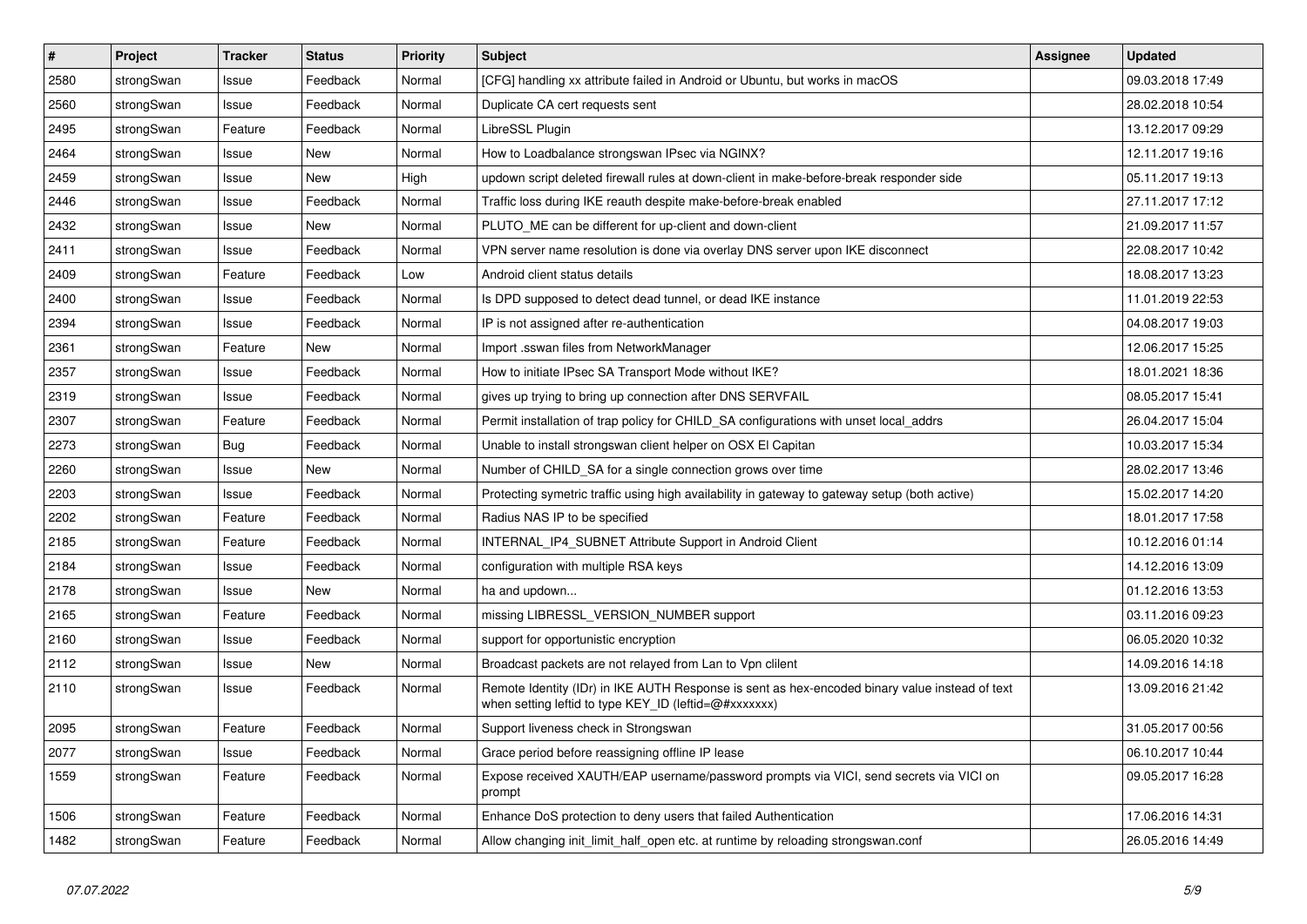| #    | Project    | <b>Tracker</b> | <b>Status</b> | <b>Priority</b> | <b>Subject</b>                                                                                          | <b>Assignee</b> | <b>Updated</b>   |
|------|------------|----------------|---------------|-----------------|---------------------------------------------------------------------------------------------------------|-----------------|------------------|
| 1456 | strongSwan | Issue          | Feedback      | Normal          | Missing Tunnel-Client-Endpoint & Tunnel-Server-Endpoint AVP in RADIUS Accounting Start/Stop<br>messages |                 | 11.05.2016 11:54 |
| 1422 | strongSwan | Issue          | Feedback      | Normal          | IKEv1: IKE_SA reauth vs. CHILD_SA rekey race prevents IKE_SA reauthentication in time                   |                 | 20.04.2016 15:06 |
| 1383 | strongSwan | Issue          | Feedback      | Normal          | How to limit the amount of the installed Child SAs                                                      |                 | 08.04.2016 11:20 |
| 1338 | strongSwan | Issue          | Feedback      | Normal          | problem with changing esp algorithm in strongswan                                                       |                 | 10.03.2016 18:23 |
| 1334 | strongSwan | Issue          | Feedback      | Normal          | Version 5.3.5, duplicated tunnel aftr IKE_SA rekeyed                                                    |                 | 10.03.2016 11:06 |
| 1289 | strongSwan | Issue          | <b>New</b>    | Normal          | HA plugin should sync last sent packet                                                                  |                 | 01.02.2016 13:59 |
| 1276 | strongSwan | Issue          | Feedback      | Normal          | Threading: ext-auth hook blocks any other connection attempt                                            |                 | 27.01.2016 12:28 |
| 1271 | strongSwan | Issue          | <b>New</b>    | Normal          | X.509 UTF-8 support                                                                                     |                 | 17.01.2016 14:39 |
| 1265 | strongSwan | Feature        | New           | Normal          | An option to disable NAT-T                                                                              |                 | 23.06.2021 19:41 |
| 1253 | strongSwan | Feature        | Feedback      | Normal          | Strongswan doesn't support CA bundles                                                                   |                 | 19.01.2016 11:23 |
| 1251 | strongSwan | Feature        | New           | Normal          | FreeBSD HA                                                                                              |                 | 11.01.2016 22:01 |
| 1207 | strongSwan | Feature        | New           | Normal          | Add more than 2 hosts support to HA plugin and make it configurable                                     |                 | 08.12.2015 05:05 |
| 1157 | strongSwan | Issue          | Feedback      | Normal          | Message ID overflow RFC 5996 2.2                                                                        |                 | 12.10.2015 13:52 |
| 1082 | strongSwan | Feature        | Feedback      | Normal          | Framed-Route to set leftsubnet                                                                          |                 | 07.10.2016 10:02 |
| 1081 | strongSwan | Feature        | New           | Normal          | Active/standby VPN Gateway Failover                                                                     |                 | 21.08.2015 22:01 |
| 1079 | strongSwan | Feature        | Feedback      | Normal          | Future Plans for firwall configuration equivalent under FreeBSD                                         |                 | 21.08.2015 15:58 |
| 1068 | strongSwan | <b>Bug</b>     | Feedback      | Normal          | strongswan 5.3.2 and IKEv1 in transport mode causes NO_PROPOSAL_CHOSEN error                            |                 | 26.01.2018 13:30 |
| 1057 | strongSwan | Feature        | New           | Normal          | conn switching based on eap identity                                                                    |                 | 24.03.2020 10:14 |
| 1008 | strongSwan | Feature        | Feedback      | Normal          | FARP for IPv6                                                                                           |                 | 14.12.2015 20:59 |
| 1000 | strongSwan | Feature        | Feedback      | Normal          | Raise ALERT TS MISMATCH in IKE V1                                                                       |                 | 09.09.2015 12:47 |
| 994  | strongSwan | <b>Bug</b>     | New           | Urgent          | same rekey time for ike and child causes tunnel deletion for ikev1 in 5.2.2 version                     |                 | 12.06.2015 12:31 |
| 974  | strongSwan | Issue          | New           | Normal          | Charon crash on Mac OS with IPv6 Virtual IP                                                             |                 | 26.08.2021 21:07 |
| 973  | strongSwan | Issue          | New           | Normal          | IKEv2 dpd + auto=route + tunnel downtime cause additional CHILD_SAs                                     |                 | 29.05.2015 17:40 |
| 930  | strongSwan | Feature        | <b>New</b>    | Normal          | Option to have non-sequential v6 roadwarrior addresses                                                  |                 | 12.01.2016 16:36 |
| 927  | strongSwan | Feature        | New           | Normal          | Charon: Implement route events and add an consumer in updown plugin                                     |                 | 11.04.2015 12:02 |
| 926  | strongSwan | Issue          | New           | Normal          | HA: resync errors when a node is joining a cluster                                                      |                 | 10.04.2015 15:05 |
| 923  | strongSwan | Issue          | New           | Normal          | MOBIKE not working on HA cluster                                                                        |                 | 09.04.2015 09:46 |
| 817  | strongSwan | Issue          | Feedback      | Normal          | IKEv2 IPv6 Router Advertisement                                                                         |                 | 27.03.2020 17:14 |
| 777  | strongSwan | Issue          | New           | Normal          | column length in attributes table of strongswan database is too short                                   |                 | 25.11.2014 20:46 |
| 766  | strongSwan | Feature        | New           | Normal          | Make retransmit settings tunable by connection                                                          |                 | 14.11.2014 10:02 |
| 746  | strongSwan | Feature        | New           | Normal          | Different radius server(s) for accounting                                                               |                 | 22.10.2014 12:23 |
| 730  | strongSwan | Issue          | New           | Normal          | NAT-NAT fallback                                                                                        |                 | 09.10.2014 12:40 |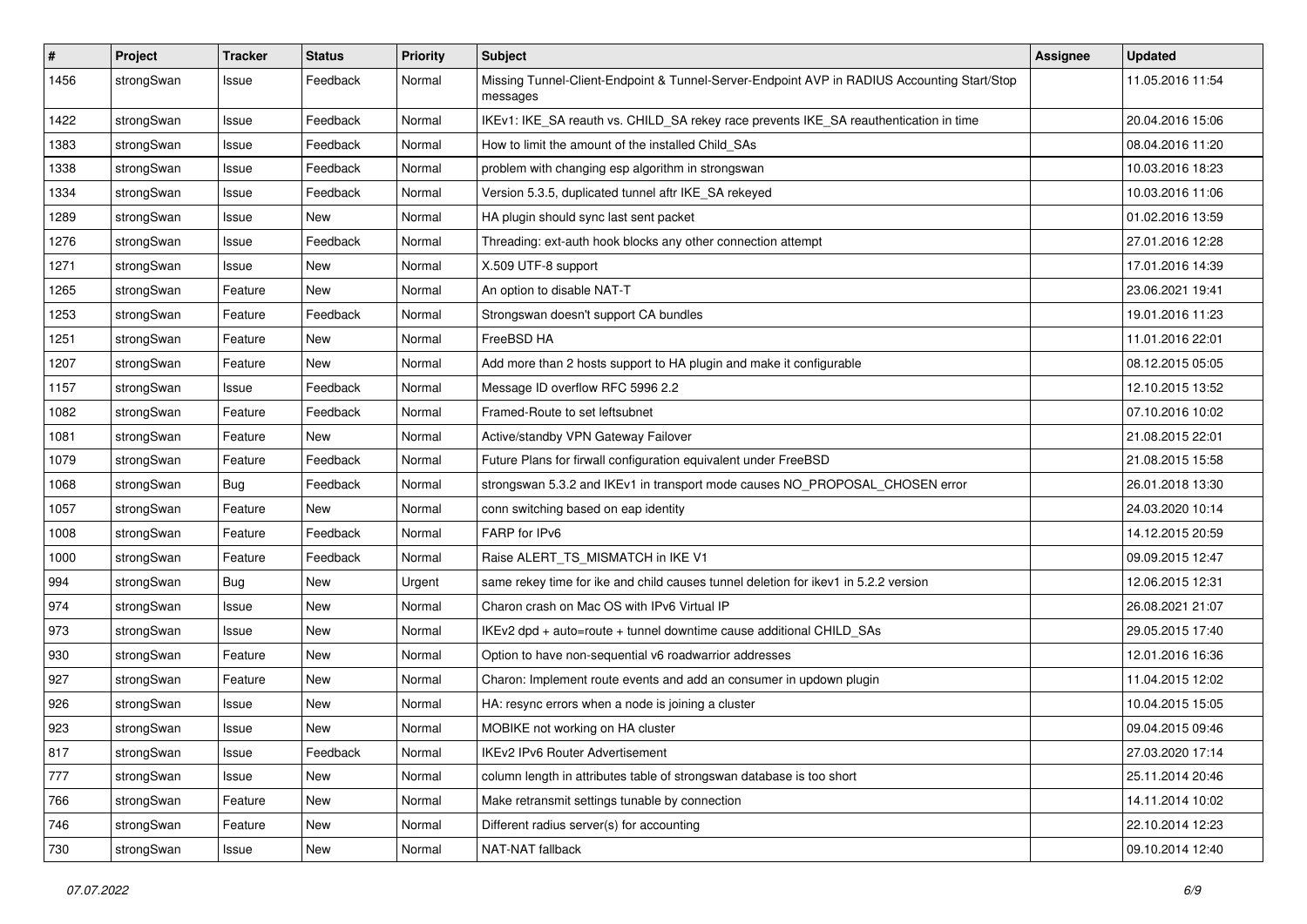| $\vert$ # | Project    | <b>Tracker</b> | <b>Status</b> | <b>Priority</b> | Subject                                                                                                  | <b>Assignee</b>    | <b>Updated</b>   |
|-----------|------------|----------------|---------------|-----------------|----------------------------------------------------------------------------------------------------------|--------------------|------------------|
| 725       | strongSwan | Issue          | New           | High            | Mediation connection get stuck if peer is not online                                                     |                    | 03.10.2014 12:02 |
| 702       | strongSwan | Issue          | <b>New</b>    | Normal          | ipsec route mode, Strongswan as responder may result collsion in INIT exchange. and ike                  |                    | 12.09.2014 16:34 |
| 697       | strongSwan | Issue          | New           | Normal          | HA: nodes fail to sync data because of UDP packet drops                                                  |                    | 09.09.2014 14:29 |
| 645       | strongSwan | Feature        | New           | Normal          | Support HeapAlloc() and friends in leak-detective                                                        |                    | 10.07.2014 15:12 |
| 644       | strongSwan | Feature        | <b>New</b>    | Normal          | Non-monolithic Windows build                                                                             |                    | 10.07.2014 15:12 |
| 643       | strongSwan | Feature        | <b>New</b>    | Normal          | CNG/Bcrypt native Windows crypto plugin                                                                  |                    | 10.07.2014 15:12 |
| 642       | strongSwan | Feature        | New           | Normal          | Windows Named Pipe stream and service                                                                    |                    | 10.07.2014 15:11 |
| 641       | strongSwan | Feature        | <b>New</b>    | Normal          | kernel-iph virtual IP support and IKE routing lookups ignoring IPsec routes                              |                    | 10.07.2014 15:11 |
| 640       | strongSwan | Feature        | New           | Normal          | Provide an init_once() abstraction layer                                                                 |                    | 10.07.2014 15:10 |
| 628       | strongSwan | Issue          | New           | Normal          | Windows Phone 8.1 - Certificate Pattern Matching                                                         |                    | 30.06.2014 14:06 |
| 619       | strongSwan | Issue          | New           | Normal          | pki --issue should have an --out option                                                                  |                    | 15.06.2014 00:26 |
| 541       | strongSwan | Issue          | <b>New</b>    | Normal          | List of servers in client config (Failover)                                                              |                    | 13.08.2014 15:10 |
| 522       | strongSwan | Issue          | <b>New</b>    | Normal          | Mac OS X native application won't update network interface for DNS lookups                               |                    | 08.07.2014 10:23 |
| 397       | strongSwan | <b>Bug</b>     | New           | High            | Receive TS UNACCEPTABLE errors                                                                           |                    | 31.05.2017 00:35 |
| 368       | strongSwan | Feature        | <b>New</b>    | Low             | Add support for UNITY_DEF_DOMAIN mode config and pass domain to resolvconf                               |                    | 27.07.2013 01:25 |
| 357       | strongSwan | Issue          | New           | Normal          | Lifetime in case of IKEv1                                                                                |                    | 18.05.2015 10:40 |
| 352       | strongSwan | Issue          | Feedback      | Normal          | unable to allocate SPIs from kernel when running 32 bit binaries on 64 bit Linux                         |                    | 17.04.2018 14:59 |
| 312       | strongSwan | Feature        | <b>New</b>    | Normal          | Feature Request: Option to limit or disable sending of ADDITIONAL_*_ADDRESS list for MOBIKE<br>Responder |                    | 13.03.2013 19:19 |
| 215       | strongSwan | Feature        | <b>New</b>    | Normal          | strongswan NetworkManager plugin: make the "normal" ipsec configuration usable                           |                    | 12.08.2012 04:47 |
| 162       | strongSwan | Feature        | Feedback      | Normal          | Submit ClusterIP patches mainline                                                                        |                    | 14.12.2015 20:43 |
| 104       | strongSwan | Feature        | Feedback      | Normal          | Postgresql Db Support                                                                                    |                    | 04.09.2019 10:05 |
| 87        | strongSwan | Feature        | New           | Normal          | IPsec Multicast Support                                                                                  |                    | 19.12.2014 14:20 |
| 38        | strongSwan | Feature        | New           | Low             | OCSP in IKE payload, RFC4806                                                                             |                    | 19.12.2014 14:20 |
| 542       | strongSwan | Issue          | Feedback      | Normal          | Nesting tunnels                                                                                          | Andreas<br>Steffen | 07.03.2014 09:22 |
| 406       | strongSwan | Feature        | Feedback      | Low             | TNC: Speeding up the Attestation process                                                                 | Andreas<br>Steffen | 10.09.2013 14:00 |
| 404       | strongSwan | Issue          | Feedback      | Normal          | TNC: Update HowTos and implement some compilation flag checking                                          | Andreas<br>Steffen | 10.09.2013 13:58 |
| 2494      | strongSwan | Issue          | Feedback      | Normal          | Problems With 64bit Slot IDs With Pkcs11 Plugin                                                          | Jordan Hrycaj      | 12.12.2017 16:03 |
| 2493      | strongSwan | Issue          | Feedback      | Normal          | Pkcs11 Plugin Returns w/Bogus Return Code                                                                | Jordan Hrycaj      | 12.12.2017 15:58 |
| 1165      | strongSwan | Issue          | New           | Normal          | StrongSwan Virtual Ip problem                                                                            | Martin Willi       | 19.10.2015 23:59 |
| 960       | strongSwan | Feature        | Feedback      | Normal          | Raise ALERT_PROPOSAL_MISMATCH_IKE in IKE V1                                                              | Martin Willi       | 30.08.2017 09:05 |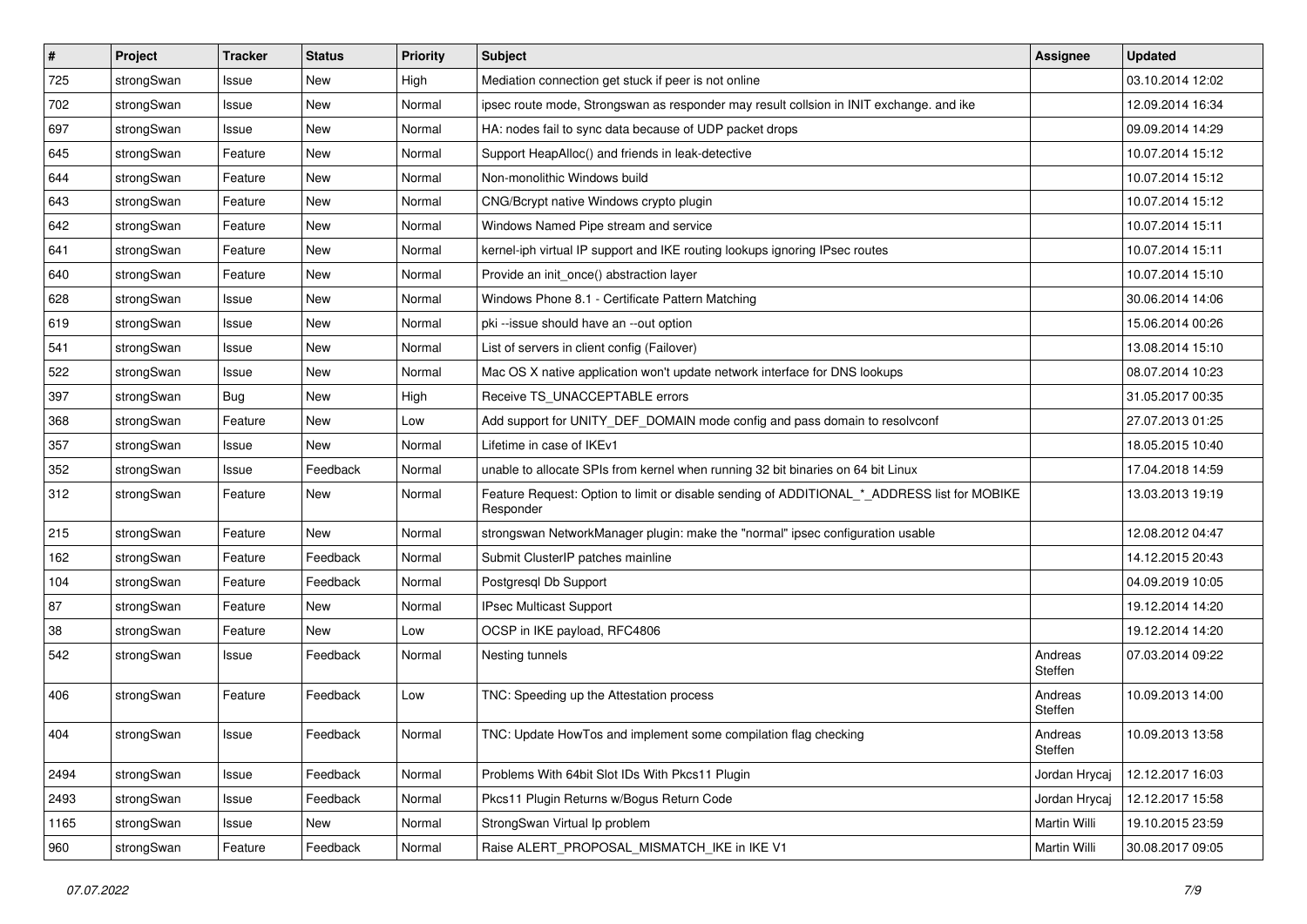| $\#$ | Project    | Tracker    | <b>Status</b> | <b>Priority</b> | Subject                                                                    | <b>Assignee</b>          | <b>Updated</b>   |
|------|------------|------------|---------------|-----------------|----------------------------------------------------------------------------|--------------------------|------------------|
| 456  | strongSwan | <b>Bug</b> | Feedback      | Normal          | StrongSwan client for OS X crashes                                         | Martin Willi             | 21.03.2014 12:16 |
| 129  | strongSwan | Feature    | Assigned      | Normal          | Relations between ike/child/peer_cfg                                       | Martin Willi             | 06.02.2012 10:50 |
| 3606 | strongSwan | Issue      | Feedback      | Normal          | Using ipsec tunnel from "foreign" subnet                                   | Noel Kuntze              | 26.10.2020 12:23 |
| 3680 | strongSwan | Issue      | Feedback      | Normal          | How to unload a paritcular certificate from strongswan.                    | Tobias<br><b>Brunner</b> | 27.01.2021 09:28 |
| 3673 | strongSwan | Issue      | Feedback      | Normal          | IKEv2/IPSec MSCHAPv2 fails on Android 11 (API 30).                         | Tobias<br><b>Brunner</b> | 17.01.2021 07:25 |
| 3668 | strongSwan | Issue      | Feedback      | Normal          | Configuring the strongSwan Helm chart on openshift                         | Tobias<br><b>Brunner</b> | 07.01.2021 16:33 |
| 3665 | strongSwan | Issue      | Feedback      | Normal          | When there is data flow, the VPN tunnel will not automatically connect     | Tobias<br><b>Brunner</b> | 05.01.2021 16:26 |
| 3636 | strongSwan | Issue      | Feedback      | Normal          | Tor behind VPN                                                             | Tobias<br><b>Brunner</b> | 23.11.2020 14:09 |
| 3626 | strongSwan | Issue      | Feedback      | Low             | "Always On VPN" not available in Fire TV 4k                                | Tobias<br><b>Brunner</b> | 11.11.2020 12:41 |
| 3620 | strongSwan | Issue      | Feedback      | Normal          | L2TP/IPSEC ipsec.conf setting                                              | Tobias<br><b>Brunner</b> | 12.11.2020 10:14 |
| 3594 | strongSwan | Issue      | Feedback      | Normal          | How to see the traffic at ESP in UDP SPIs and forwarding rule              | Tobias<br>Brunner        | 15.10.2020 13:57 |
| 3584 | strongSwan | Issue      | Feedback      | Normal          | Separate ipsec.conf file per conn and separate ipsec.secrets file per conn | Tobias<br><b>Brunner</b> | 30.09.2020 17:06 |
| 3560 | strongSwan | Issue      | Feedback      | Normal          | PSK tunnel working - Cert fails with fragmention errors                    | Tobias<br><b>Brunner</b> | 11.09.2020 14:15 |
| 3341 | strongSwan | Bug        | Feedback      | Normal          | Application Icon missing on firestick 4K                                   | Tobias<br><b>Brunner</b> | 20.02.2020 09:31 |
| 3291 | strongSwan | Issue      | Feedback      | Normal          | IPSec IKEv2 Client to VPN service 2                                        | Tobias<br><b>Brunner</b> | 16.08.2020 12:58 |
| 2392 | strongSwan | Feature    | Feedback      | Low             | enable eap-ttls in Android client                                          | Tobias<br><b>Brunner</b> | 04.07.2018 19:48 |
| 2189 | strongSwan | Feature    | Assigned      | Normal          | Support RFC 8229: TCP Encapsulation of IKE and IPsec Packets               | Tobias<br><b>Brunner</b> | 05.06.2020 19:48 |
| 693  | strongSwan | Feature    | Feedback      | Normal          | Time policy for roadwarrior                                                | Tobias<br><b>Brunner</b> | 02.09.2014 11:06 |
| 552  | strongSwan | Issue      | Feedback      | Normal          | move pki tool to ipsecdir                                                  | Tobias<br><b>Brunner</b> | 14.04.2014 13:52 |
| 482  | strongSwan | Issue      | Feedback      | Normal          | NAT-NAT connection                                                         | Tobias<br><b>Brunner</b> | 09.10.2014 12:37 |
| 462  | strongSwan | Issue      | Feedback      | Normal          | strongswan android app can not use on android 4.4 OS                       | Tobias<br><b>Brunner</b> | 06.01.2014 13:07 |